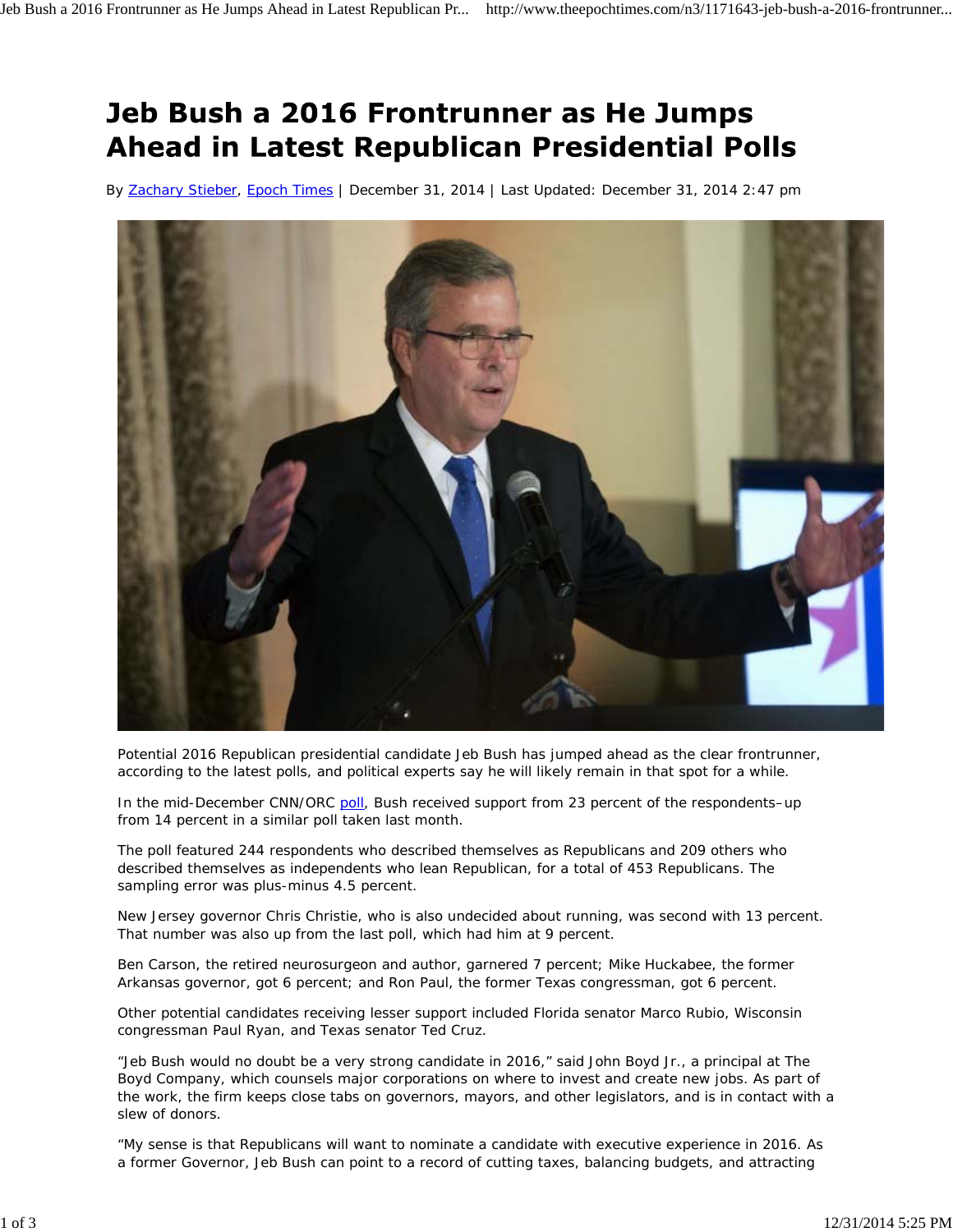new jobs and corporate investment," Boyd wrote in an email. "This 'getting things done' narrative will be very compelling for Bush, along with current successful governors like Chris Christie in New Jersey, John Kasich in Ohio, Scott Walker in Wisconsin, and Rick Perry in Texas. It is a stark contrast to this 'do nothing' Congress."

Boyd said he sees Bush and Christie as "the clear establishment front runners out of the gate," with Bush set–if he does run–to receive a lot of support from the nation's business community.

Christopher Kline, an adjunct instructor of history at Southern New Hampshire University and Westmoreland County Community College, agrees that Bush has a deep network to tap into if he does run, and noted that he's already started.

"What should not be discounted is the Bush network that Gov. Bush immediately tapped into–that will give him a significant edge over the other contenders and be a significant factor going forward," he wrote in an email.



New Jersey Governor and potential 2016 presidential candidate Chris Christie speaks to students, teachers, and parents at Mendham Township Middle School Wednesday, Dec. 17, 2014, in Mendham Township, N.J. (AP Photo/Mel Evans)

But, Kline believes, the 2016 race will be similar to the 2012 race for the Republicans. "We need to remember that it is very early. If we think back to 2012, the most recent Presidential cycle, we had what I called a 'Flavor of the week' as it seemed as though a different candidate was leading the polls each week months before any primary votes were cast," he said. "I am certain we will see the same thing this cycle. As more and more candidates announce, most notably Gov. Chris Christie, I am sure we will see a significant amount of fluctuation within the polls."

The CNN/ORC poll followed a recent one by Saint Leo University that saw Bush, the former Florida governor, being named by 34 percent of Florida respondents as their likely first choice. Former